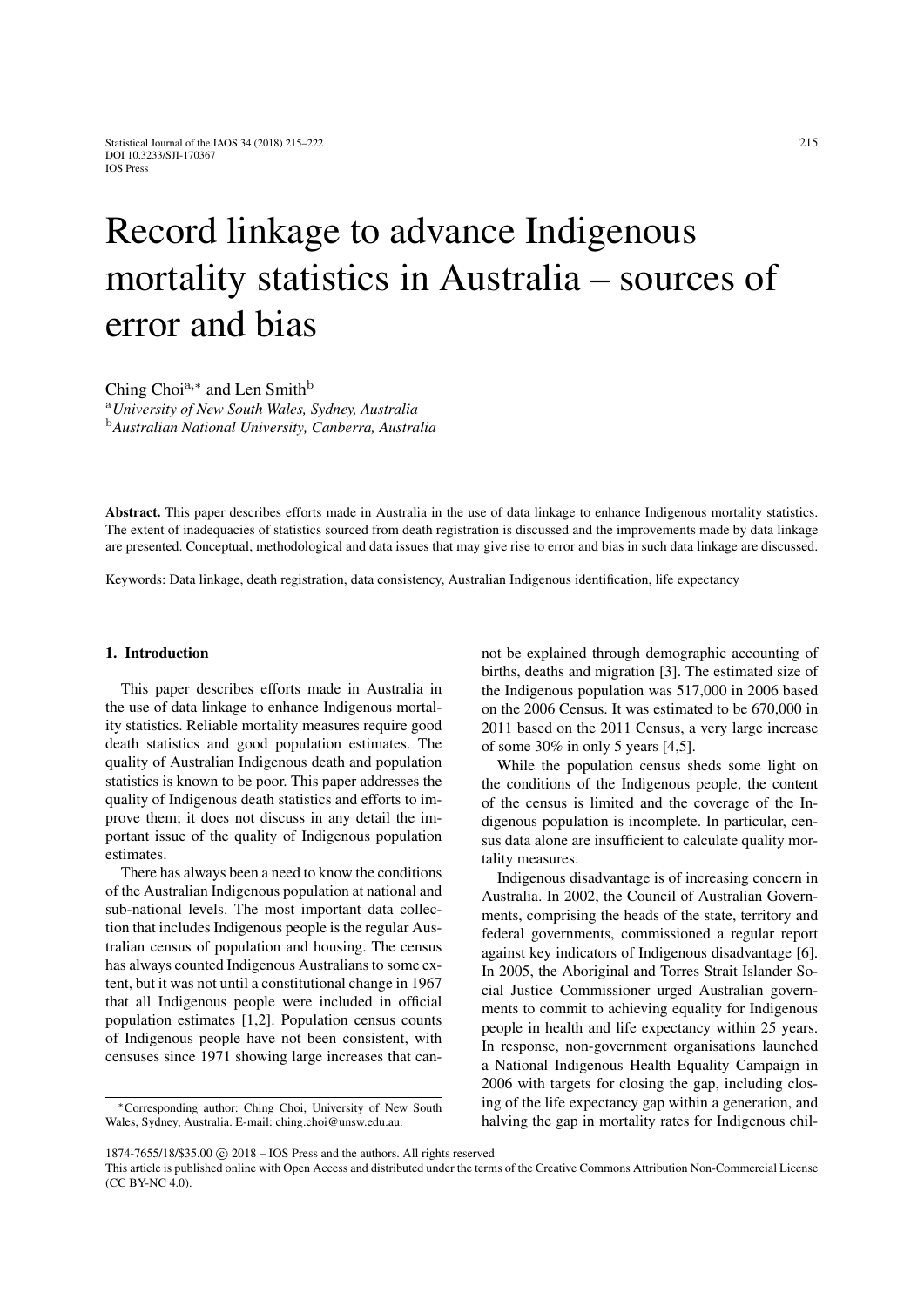dren under five within a decade [\[7\]](#page-7-6). In 2007 the then Prime Minister, Kevin Rudd, announced that he would present a report to Parliament each year on the gap between the Indigenous and non-Indigenous people. This annual report '*Closing the Gap*' has continued until today [\[8\]](#page-7-7). The indicators used for measuring the health gap are life expectancy at birth and under-five child mortality. There has therefore been an increased urgency to improve Indigenous data to respond to these government reporting requirements.

## 2. Quality of Australian Indigenous death registration data

Before the 1980s various definitions were used by state and federal governments to identify Aboriginal and Torres Strait Islander Australians (Indigenous Australians). In 1978, the federal Government adopted a three-part definition of an Indigenous Australian and this definition was soon adopted also by all state and territory governments – an Aboriginal or Torres Strait Islander is a person of Aboriginal or Torres Strait Islander descent who identifies as an Aboriginal or Torres Strait Islander and is accepted as such by the community in which he (she) lives [\[9\]](#page-7-8). This threepart definition is currently used for most government administrative purposes that are designed specifically for Indigenous people such as Indigenous health services, Indigenous student financial assistance, Indigenous housing assistance etc. However, in most statistical data collections such as censuses and surveys, in practice, only self-identification is used. The standard question used in statistical collections is: "Are you (is the person) of Aboriginal or Torres Strait Islander origin" [\[10\]](#page-7-9)?

While it is believed the almost all deaths in Australia are registered, Indigenous identification in deaths is known to be incomplete. In Australia, the legal registration of deaths is the responsibility of state and territory governments. Funeral directors and doctors are responsible for completing the relevant documents for the registration of the deaths. Death notification forms used by funeral directors across all states and territories contain the standard Indigenous question about the deceased. Similarly, the standard question is also used in the doctor's medical certificate of cause of death. The states began asking for Indigenous identification in deaths only in the 1980s – the most recent state to do so being Queensland in 1997 [\[11\]](#page-7-10).

Even when the question was included, not all Indigenous deaths were identified. In 2000–2004, using



Fig. 1. Distribution of Indigenous people in Australia 2011.

indirect demographic methods, the Australian Bureau of Statistics (ABS) estimated that only 57% of Indigenous deaths were identified, and that the level of identification varied greatly between States and Territories [\[4](#page-7-3)[,12\]](#page-7-11). Northern Territory had the highest identification level of 94%, followed by Western Australia (72%), South Australia (66%), Queensland (53%), New South Wales (46%) and Victoria (35%) [\[4\]](#page-7-3). New South Wales and Queensland which have low levels of Indigenous identification are where the highest numbers of Indigenous people live (31% and 28% respectively). Between 1990 and 1997, ABS considered Indigenous death data were of sufficient quality in Northern Territory, Western Australia and South Australia to be officially published. In 1997 Queensland and in 2010 New South Wales data were included [\[13\]](#page-7-12), even thought it was recognised that full identification had not been achieved in all the included States.

### 3. Early estimates of Indigenous life expectancy by the Australian Bureau of Statistics

Indigenous population estimates and projections are important inputs to government policy considerations and program evaluation. The Australian Bureau of Statistics is responsible for their production. Accurate and reliable Indigenous mortality information is required for population estimation and projection. Indigenous life tables are needed to produce population projections using the demographic component method. Life expectancy estimates from life tables are used as indicators of health status of the Indigenous people.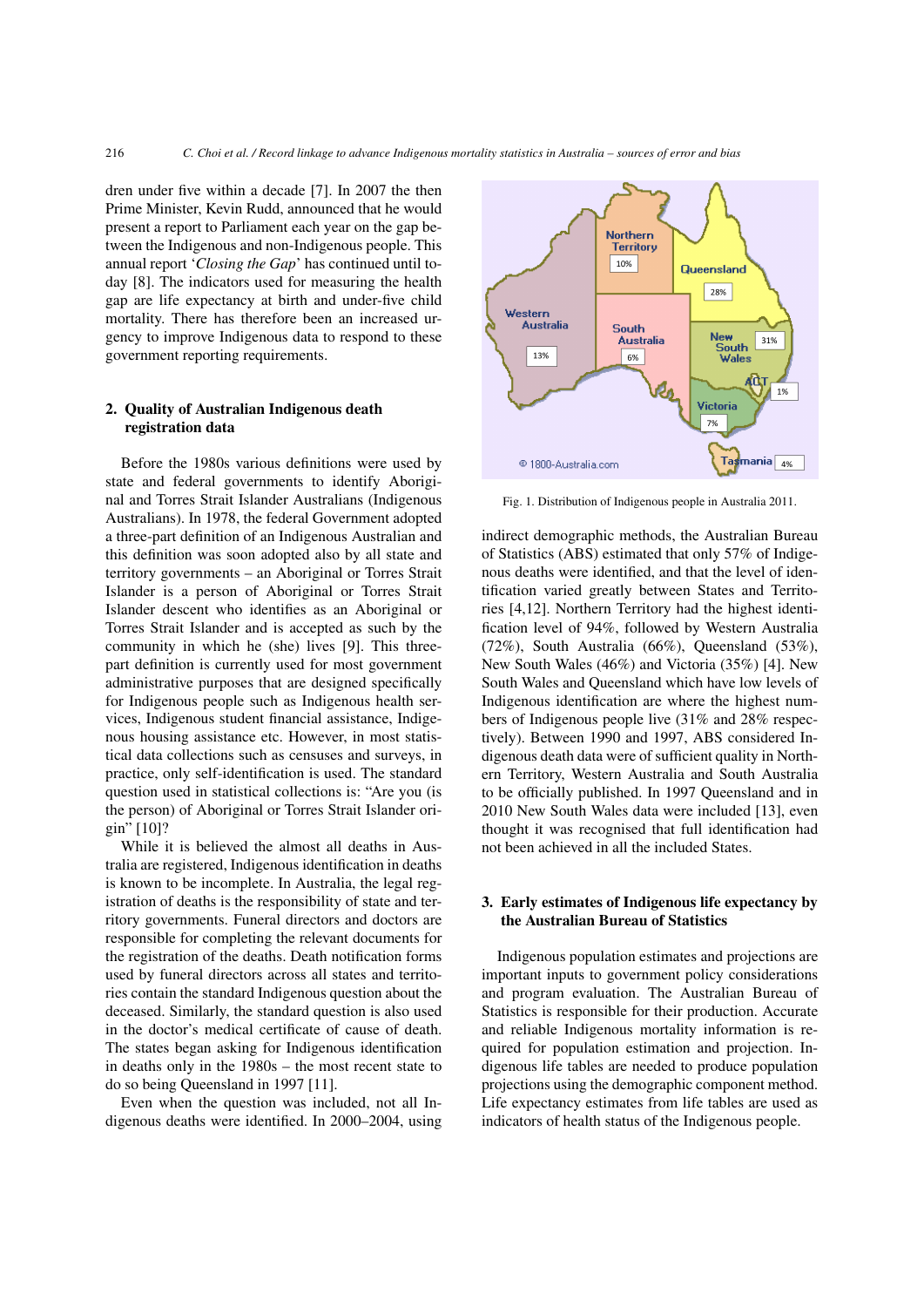Table 1 ABS experimental estimates of Indigenous life expectancy at birth using indirect methods

|           | Life expectancy    | Gap between            | Estimation   |
|-----------|--------------------|------------------------|--------------|
|           | at $birth - years$ | Indigenous and         | method       |
|           |                    | non-Indigenous – years |              |
| 1991-96   |                    |                        | Preston-Hill |
| Males     | 56.9               | 18                     |              |
| Females   | 61.7               | 19                     |              |
| 1996-2001 |                    |                        | <b>Bhat</b>  |
| Males     | 59.4               | 18                     |              |
| Females   | 64.8               | 18                     |              |

Source: ABS [\[4,](#page-7-3)[17\]](#page-7-13).

Given the known deficiencies of Indigenous death data, the need to adjust death data to correct for underidentification is well recognised. The method used initially by the ABS in the 1990s to calculate the required adjustment factors was the census survival method developed by Preston and Hill [\[14\]](#page-7-14) and for the period 2001–2006 the indirect method developed by Bhat [\[15\]](#page-7-15). The Bhat method is a reformulation of the General Growth Balanced method first developed by Brass in the 1970s [\[16\]](#page-7-16).

These indirect methods use jointly population data in two consecutive censuses and death registration data in the interval between the two censuses. The methods are generally based on four assumptions:

- 1. Accurate census counts and age and sex identification.
- 2. A closed population, i.e. no migration between the two censuses.
- 3. Invariant coverage rates across ages in both population census data and death data.
- 4. Stable birth and death rates in the period between the two censuses.

The Bhat method, however, relaxes the second assumption of no migration between the two censuses and incorporates migration into the estimation equation. Australian censuses since 1971 have shown large growth in the Indigenous population that cannot be accounted for by natural increase and migration. In the use of the Bhat method, the ABS treated the unexplained growth of population between the two censuses as migration and incorporated this unexplained growth into the estimation.

The Australian Bureau of Statistics clearly recognised the weaknesses of the methods and conceded that some of the assumptions were not necessarily met. The life tables and life expectancy estimates were called "experimental" to acknowledge that they were work in progress and subject to revision.

Results for the 1990s and the early 2000s based on

the indirect methods showed very large gaps in life expectancy between Indigenous and non-Indigenous Australians – around 18 years based either on the Preston and Hill method [\[17\]](#page-7-13) or on the Bhat method [\[4,](#page-7-3) [12\]](#page-7-11). These are much larger than the gaps estimated for Indigenous people in New Zealand (about 9 years), Canada (about 7 years) and the USA (about 6 years) [\[18,](#page-7-17) [19\]](#page-7-18).

Although not fully comparable, because of differences in data source and methodology [\[20\]](#page-7-19), there have been serious doubts about the size of the Australian Indigenous gaps compared with Indigenous people in the other countries that have a similar colonial history and level of social deprivation. Both the results and the methods used by the ABS were subject to intense debate in the mid 2000s. The assumption of invariant coverage across ages in both population census and death data was questioned, and the circularity in the use of the Bhat method was also considered problematic [\[19,](#page-7-18)[21\]](#page-7-20).

In 2004–2005, new estimates of Indigenous life expectancy were made by Hill and his colleagues as part of the 2006 Australian Indigenous Burden of Disease study, using another re-formulation of the Brass General Growth Balance method [\[22\]](#page-7-21). This method does not treat unexplained population growth independently as migration but incorporates it into coverage error in the census counts. Results of this estimation gave a gap in life expectancy between Indigenous and non-Indigenous Australians of about 12–13 years for the period 1996–2001 [\[19\]](#page-7-18). This result demonstrated that adopting different assumptions under the general indirect estimation methodology produced very different results.

At about the same time, in view of the debate and the range of estimates, the National Advisory Group on Aboriginal and Torres Strait Islander Health Information and Data (consisting of representatives of the health departments of all Australian governments) commissioned a review of indirect methods for estimating Indigenous life expectancy. This review tested the impact of defective data on the indirect estimation methods by introducing different types and levels of errors into the relatively good quality population and death data of the Northern Territory. The review essentially measures the sensitivities of the assumptions that underlie these methods.

The report of the review [\[23\]](#page-7-22) found that the indirect method advocated by Hill and his colleagues and the Bhat method used by the ABS are very sensitive to minor variations in the input data – in particular, variations in the age structure of the population and deaths.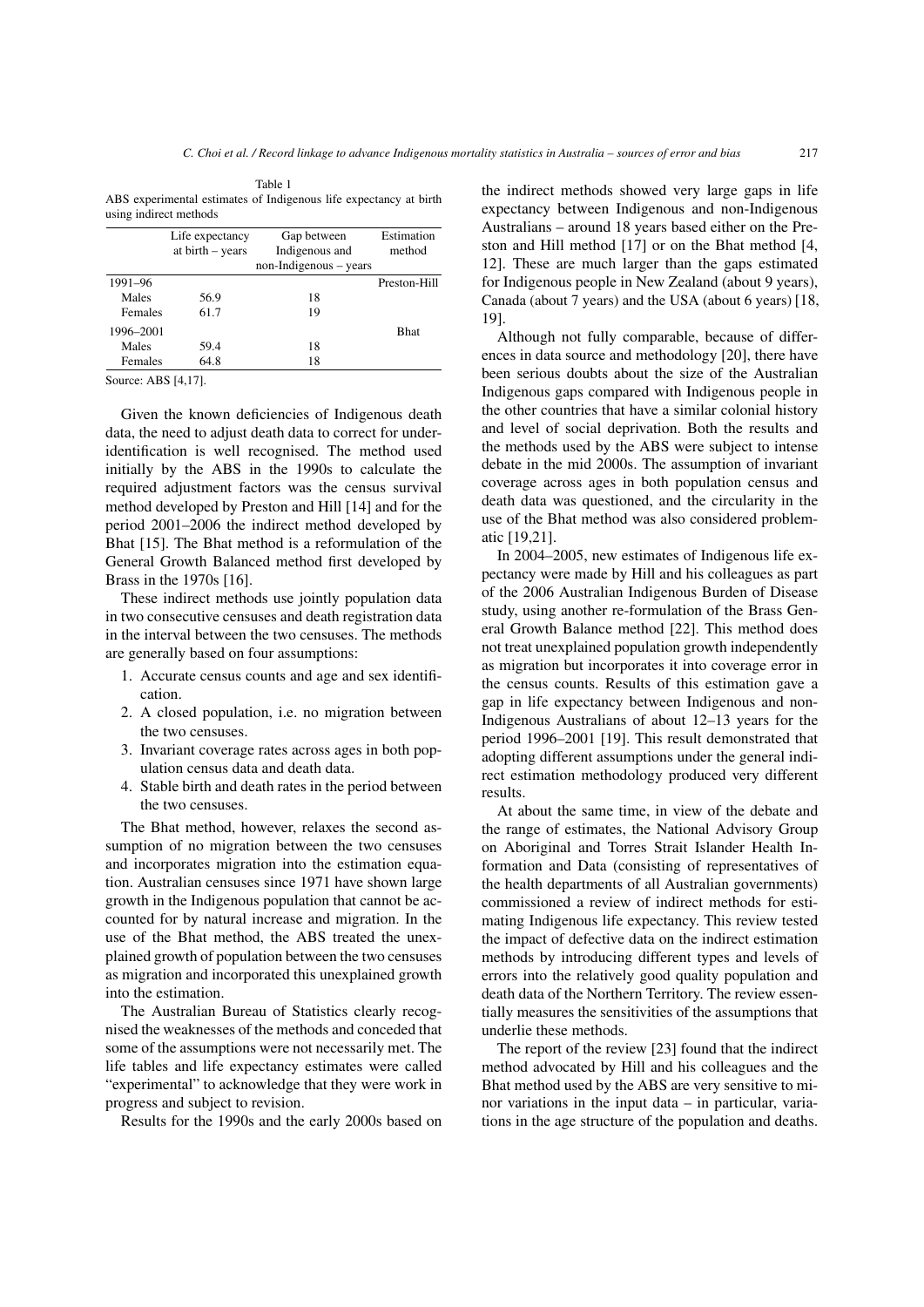The report also found that it is not immediately obvious in which direction (increasing or lowering the estimated life expectancy) the methods would react to simulated variations. These findings led to the conclusion that estimates from these indirect methods cannot be considered reliable.

After each census, the Australian Bureau of Statistics reviews the methods it had used to produce estimates of Indigenous death coverage for use in calculating life expectancy. In 2008, it tested the efficacy of the Bhat and the Hill methods, and found that the methods produced death coverage rates for the periods 1996– 2001 and 2001–2006 which were difficult to explain and did not seem plausible, in terms of both the level of coverage for some jurisdictions and the changes over the two periods [\[24\]](#page-7-23). The 2008 review concluded that the assumptions behind the indirect methods were difficult to justify. As part of this review, the ABS experimented with linking the 2006 census records to death records as an alternative to the indirect methods to develop death coverage rates and recommended this as the preferred way to adjust deaths data to overcome under-identification [\[24\]](#page-7-23).

#### 4. The ABS linkage project

The first ABS census-death linkage project was developed as part of the ABS 2006 census data quality study. It was repeated after the 2011 Census and is currently being conducted in conjunction with the recent 2016 Census.

In the 2006 and 2011 linkages, death records after census date were linked to census records during the census processing phase. Census processing lasts 11 months. This allows death records of the 11 months following the census to be linked to census records to determine the accuracy of Indigenous identification in the death records. The limit of 11 months was due to the ABS practice of destroying identifiable information of census records (names and addresses) immediately after census processing [\[25,](#page-7-24)[26\]](#page-7-25).

Australia does not have a national personal identification system, so there is no unique personal ID number that can be used for data linkage. The ABS censusdeath linkage relies on name, address, date of birth (or age) and other characteristics that exist in both census and death records. Sophisticated established data linkage algorithms are used for automated matching. Clerical review is performed to confirm automatic linkages and to assess cases that cannot be automatically assigned [\[27\]](#page-7-26). Linkage rates of 74% and 80% of death

|              | Table 2                                                          |  |
|--------------|------------------------------------------------------------------|--|
|              | ABS estimates of Indigenous life expectancy using death – census |  |
| data linkage |                                                                  |  |

|             | Life expectancy<br>at birth - years | Gap between Indigenous and<br>non-Indigenous – years |
|-------------|-------------------------------------|------------------------------------------------------|
| $2005 - 07$ |                                     |                                                      |
| Males       | 67.2                                | 12                                                   |
| Females     | 72.9                                | 10                                                   |
| $2011 - 12$ |                                     |                                                      |
| Males       | 69.1                                | 11                                                   |
| Females     | 73.7                                | 10                                                   |

Source: ABS [\[28,](#page-7-27)[29\]](#page-7-28).

registration records were achieved in 2006 and 2011 respectively [\[28](#page-7-27)[,29\]](#page-7-28).

Because the census suffers from some under-enumeration, census undercount is also taken into consideration in the estimation of death coverage rates. Estimates of census undercount for the Indigenous population are derived from a census post-enumeration survey (PES) that is conducted after each census.

The ABS estimation of death coverage involves a two-part adjustment process – the first is adjusting for census Indigenous under-enumeration and the second is adjusting for under-identification of Indigenous deaths in death registration. The basic assumptions are: (1) Indigenous identification is superior in the PES data to the Census data and (2) Indigenous identification is superior in the census data to the death data.

Indigenous death identification rates and adjustment factors were calculated based on ABS census-death linked data. The adjustment factors were  $+9\%$  for the period 2005–07 and  $+ 21\%$  for the period 2011– 12 [\[28](#page-7-27)[,29\]](#page-7-28). Life expectancy estimates resulting from the ABS census-death linkage study now show life expectancy gaps of around 10 years between Indigenous and non-Indigenous people. These are more comparable with those of New Zealand, Canada and the USA than earlier ABS estimates.

The ABS estimation algorithm in the use of censusdeath linked data for the 2005–07 periods has been examined in some detail by Madden et al. [\[30\]](#page-7-29). Issues concerning the accuracy of the linked census and death data and the reasonableness of some of the results have been raised. In particular, the large differences in the estimated adjustment factors between States and Territories and the negative adjustment factors for Western Australia and the Northern Territory were questioned.

## 5. The linkage study of the Australian Institute of Health and Welfare (AIHW)

The AIHW is an agency in the federal health port-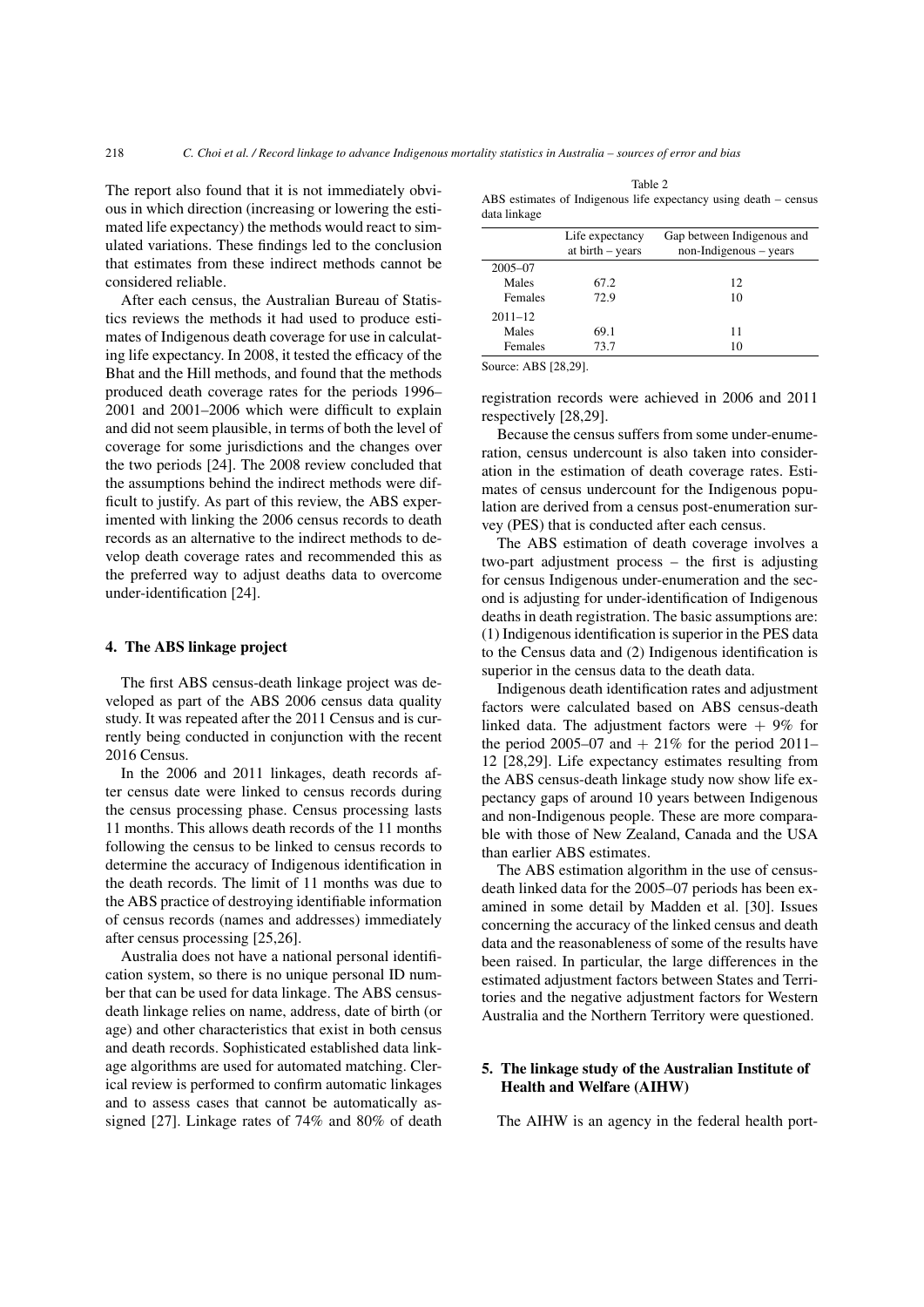folio that deals mainly with health and welfare administrative data. Among its data holdings are three national data sets that contain death records with Indigenous identification that can be used for linkage to death registration records – namely hospital separation records, residential aged care records and perinatal (mid-wives) records. A project was completed in 2012 to test the feasibility of linking death registration data to death records in these data sets for the period 2001–2006 for the enhancement of Indigenous death data [\[31\]](#page-7-30).

Deaths in Australia occur mainly outside the home. Hospital deaths account for about 55–60% of all deaths, and deaths in residential aged care facilities account for a little more than 30%. These two data collections, therefore, account for a large majority of all deaths. While there may be a small amount of duplications between the two data collections, these are identified during linkage and resolved.

Early infant deaths in the peri-natal death data set were used to link with death registration records. Additional information from the peri-natal data set is important as Indigenous infant deaths are more likely to be under-identified than adult deaths when they are registered.

One of the responsibilities of the AIHW is to link national disease register data (such as cancer and diabetes registers) with other data sets, including death register data, to support medical and health research. Based on this experience, algorithms were developed to link death registration to the three administrative data sets. In the absence of a unique identification system in Australia, other identifying variables were used. Names are available to the AIHW for linkage on the death registration records and the residential aged care records, but not on hospitals and peri-natal death records. However, date of death and date of birth are available and are important variables for linkage. A linkage rate of 86% of death registration records was achieved.

An "ever-Indigenous" approach was adopted in determining the Indigenous status from the various datasets. Unlike the ABS census-death registration study, this approach does not make a judgement on the relative reliability of Indigenous identification in the data sets and accepts that the deceased was Indigenous if this is indicated in any of the data sets.

The Indigenous death adjustment factor for the 2001–2006 period calculated from the AIHW data linkage study was 12% [\[31\]](#page-7-30). Life expectancy estimates resulting from the AIHW 2001–2006 study show life expectancy almost identical to the ABS 2005–2007

Table 3 AIHW estimates of Indigenous life expectancy using death – administrative data linkage

|                                           | $2001 - 2006$ |
|-------------------------------------------|---------------|
| Life expectancy at birth                  |               |
| Males                                     | 66.6 years    |
| Females                                   | 72.7 years    |
| Gap between Indigenous and non-Indigenous |               |
| Males                                     | 12 years      |
| Females                                   | 10 years      |
| . <del></del> .                           |               |

Source: AIHW [\[31\]](#page-7-30).

study. Therefore, the life expectancy gap between Indigenous and non-Indigenous people are also similar between the AIHW and the ABS studies.

## 6. Sources of error and bias in the data linkage studies

While the AIHW and the ABS studies have shown similar results, this is not evidence that the ABS and AIHW approaches are both correct, and it certainly does not indicate that the linkages are free of errors and bias.

The linkage rate achieved in both the ABS and the AIHW studies are acceptable, but they are not very high. The ABS linkage rate (census with death registration) is 74% in 2006 and 80% in 2011; that is, 20% or more of death registration records were not linked [\[28](#page-7-27)[,29\]](#page-7-28). The AIHW study achieved a slightly better linkage result – 86% of death records in 2001–06 were linked [\[31\]](#page-7-30). In both the ABS and the AIHW studies, additional adjustments to the linkage results were made to cover the un-linked records.

Data linkage requires good identifying information for linkage. The lack of a unique identifying system in Australia necessitates the reliance on a combination of other identifying information such as name, date of birth, address etc. It is generally known that this identifying information is not perfect. It is also known that the quality is lower among Indigenous records than non-Indigenous records. This affects both the ABS and the AIHW studies.

In addition, there is also the issue of incomplete coverage of the data sets to be linked. In the case of the ABS study, the post enumeration survey showed that the 2011 population census missed some 17% of Indigenous people [\[5\]](#page-7-4). Included in this were records that did not have the Indigenous question answered, some of whom were Indigenous. The number of 2011 census forms returned which did not have the Indigenous questioned answered was large – 5%, or about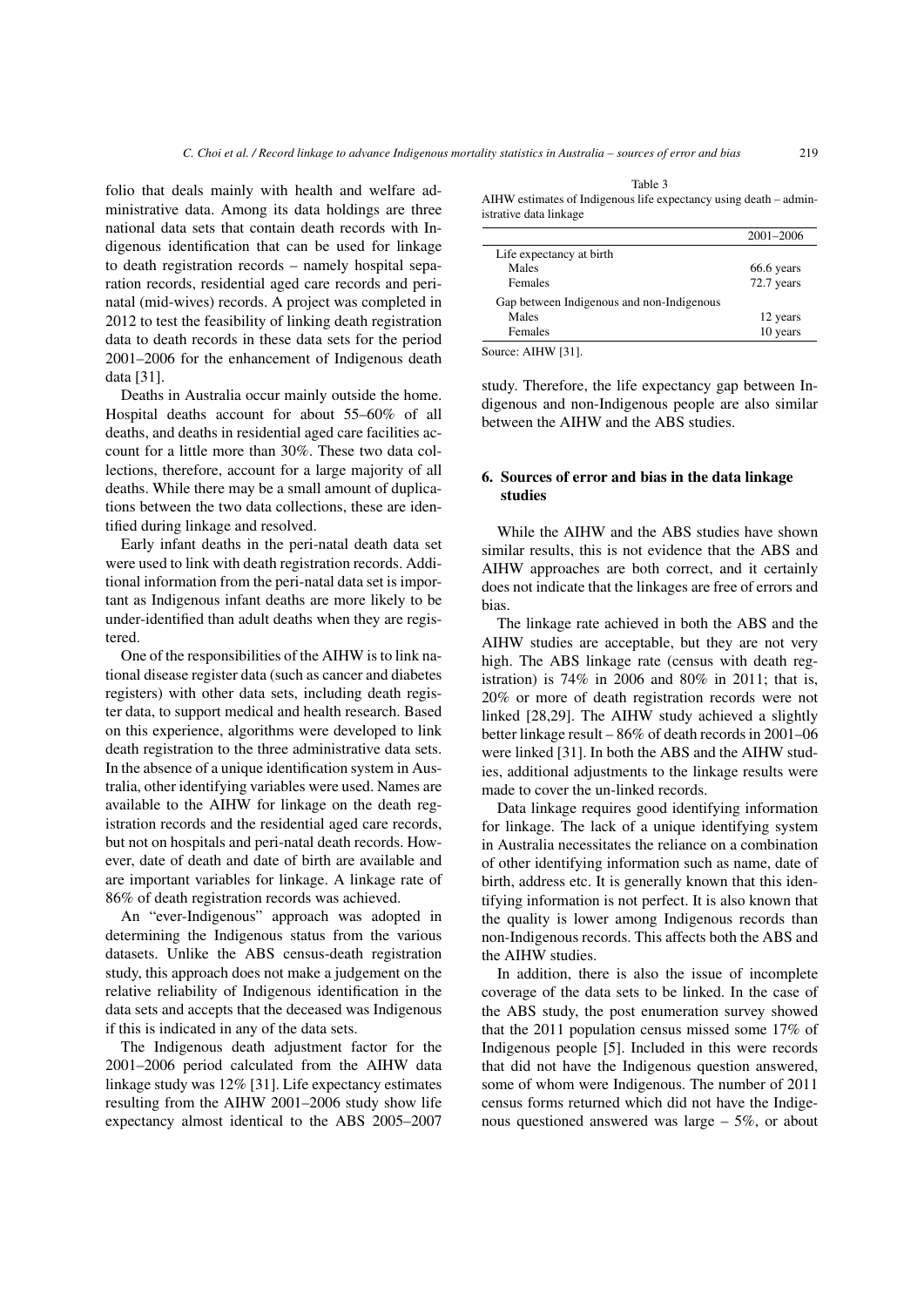1.06 million records – almost twice the number of Indigenous persons counted at the 2011 census – about 550,000 [\[3\]](#page-7-2). Census under-enumeration and census records with missing Indigenous information would affect the linkage with death records. The ABS relied on the census post enumeration survey to make adjustments to correct for such deficiencies, but the post enumeration survey is designed to assess census data quality in general, and the Indigenous component is very small with a correspondingly high error range. In addition to small sample size problems, the coverage of the PES is also limited. Before 2011, remote areas and discrete Indigenous communities were not included in the PES [\[32\]](#page-7-31). Also, non-private dwellings, such as prisons and boarding houses, were not in scope. These noninclusions would have some effect on the use of the PES as a linkage data source.

In the case of the AIHW study, hospital and residential aged care data sets together do not have 100% coverage of all deaths. It is not known whether Indigenous people are over or under represented in the missing category.

## 7. Consistency of Indigenous identification in the different data sets

Another data issue is the consistency of Indigenous identification between the different datasets. The consistency in identification between the data sets affects the quality of the identification rates that result from comparing records in the data sets.

The primary aim of the ABS and AIHW studies is to correct for the under identification of Indigenous people in the death data set. The ABS estimated that 92% of the 2006–2007 Indigenous deaths [\[6\]](#page-7-5) and 82% of the 2011–2012 Indigenous deaths [\[29\]](#page-7-28) were identified in the death registration system. The AIHW estimated that 89% of the 2001–2006 Indigenous deaths were so identified [\[31\]](#page-7-30). These identification rates were derived by comparing the Indigenous identification in the death registration data set with that of the alternative comparison datasets

A consistent response is where an Indigenous identification is recorded on the matched record in both datasets. An inconsistent response occurs when Indigenous identification is recorded on one of the matched records and not the other, or vice versa. Either of these inconsistent patterns can occur, although not with equal frequency. This is shown in the ABS data linkage comparison of death registrations with 2011 census re-

| Table 4                                       |  |  |  |
|-----------------------------------------------|--|--|--|
| Consistency of census, PES and death datasets |  |  |  |

|                       | Australia | <b>NSW</b> | <b>OLD</b> | WA   | NT   |
|-----------------------|-----------|------------|------------|------|------|
| 2006 census Vs PES    | 0.86      | 0.71       | 0.81       | 0.87 | 0.95 |
| 2011 census Vs PES    | 0.88      | 0.76       | 0.83       | 0.87 | 0.95 |
| 2006 census Vs deaths | 0.64      | 0.53       | 0.74       | 0.66 | 0.89 |
| 2011 census Vs deaths | 0.62      | 0.53       | 0.65       | 0.76 | 0.95 |
| Source: ABS [28,29].  |           |            |            |      |      |

sponses. In this linkage, 1550 pairs of records (62%) were consistent, 606 pairs (24%) had Indigenous identified in the census but non-Indigenous or not stated in death registration, and 334 pairs (13%) had Indigenous identified in death registration but non-Indigenous or not stated in the census [\[29\]](#page-7-28).

To understand the extent of consistency, a consistency index is calculated to show consistent Indigenous responses in both datasets as a percentage of Indigenous responses in either of the two datasets. An index of 1.0 shows complete consistency, an index of 0.0 shows no consistency and an index of 0.5 shows that half of the records are inconsistent with each other.

Indices obtained by comparing the various dataset pairs show varying inconsistencies. Consistency between both 2006 and 2011 censuses and PES data is high – 86% for Australia – and is highest for the Northern Territory (around 95%). But consistency for New South Wales is much lower (around 70–75%). Consistency in Indigenous identification between census and death data is much lower – in the low  $60\%$  nationally and just over 50% for New South Wales. Northern Territory again shows much higher consistency.

Data for South Australia, Victoria, Tasmania, and the Australian Capital Territory were not released by the ABS because of the very small number of Indigenous people and deaths included in the data linkage. The geographic pattern of identification consistency is similar to the pattern for earlier censuses estimated by the ABS using the Preston/Hill indirect method.

The AIHW has conducted two personal interview surveys in 2007–08 and 2011–12 to assess the quality of Indigenous identification in hospital separation records. These surveys compare personal interviews of patients with hospital patient records [\[33,](#page-7-32)[34\]](#page-7-33). Consistency indices based on the survey shows high consistency between hospital and survey data, especially for remote and very remote areas

Overall, apart from hospital-survey data comparison, the consistency indices in the other data sets show that inconsistency is substantial, reaching nearly 50% for the New South Wales census-death registration comparison. Inconsistency varies greatly between lo-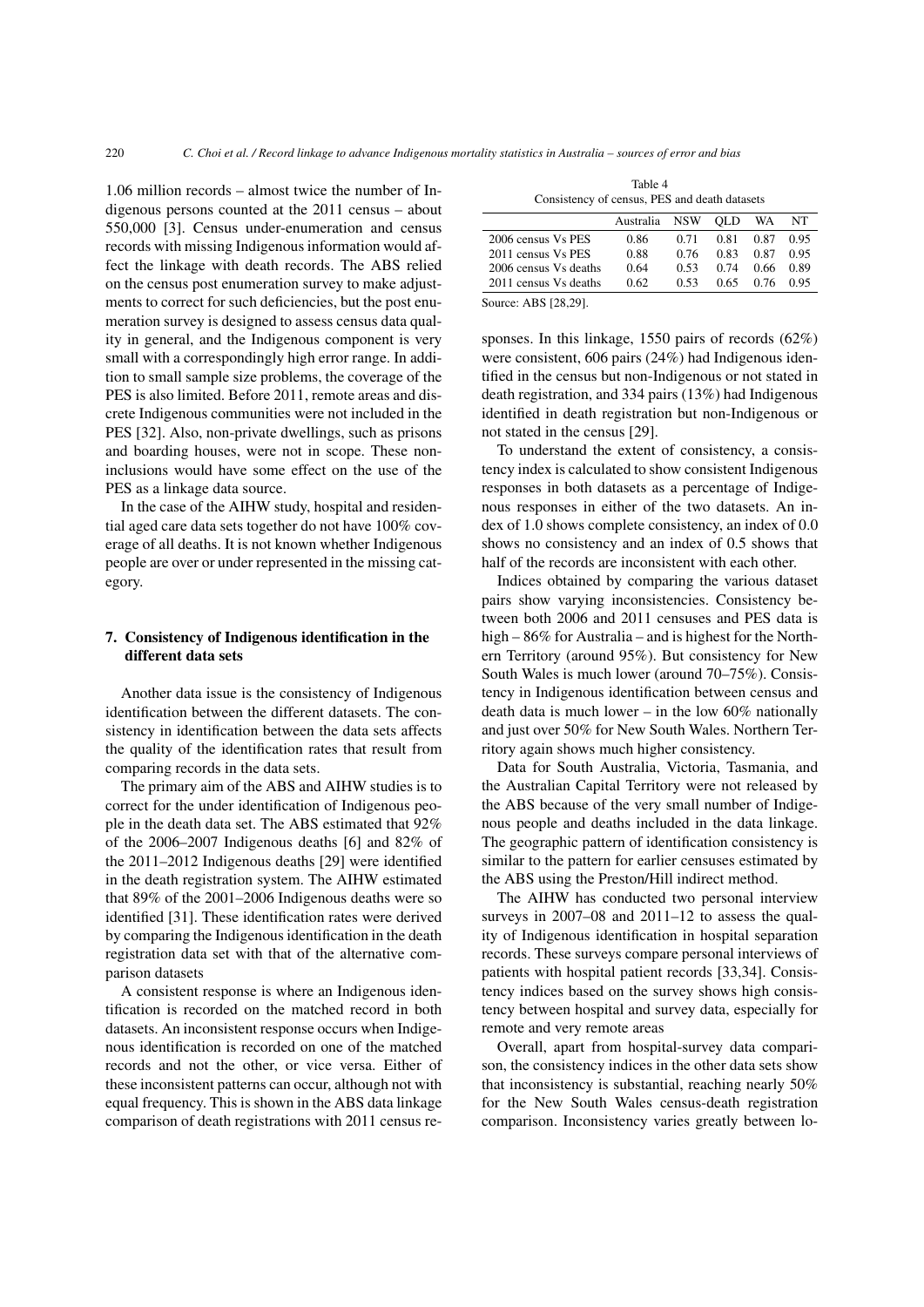| Table 5                                             |  |  |  |
|-----------------------------------------------------|--|--|--|
| Consistency of hospital and quality survey datasets |  |  |  |

|                        | $2007 - 08$ | $2011 - 12$ |
|------------------------|-------------|-------------|
| Australia              | 0.92        | 0.86        |
| Major cities           | 0.76        | 0.71        |
| Inner regional         | 0.89        | 0.77        |
| Outer regional         | 0.91        | 0.94        |
| Remote and very remote | 0.97        | 0.96        |

Source: AIHW [\[32,](#page-7-31)[33\]](#page-7-32) and special tabulations.

cations – data for the Northern Territory are much more consistent than the eastern states – with New South Wales the least consistent. Data for major cities are less consistent than rural and remote areas. Inconsistency also varies between data sets, with hospital data showing more consistency than census data compared with PES data. Death registration data seem most inconsistent when compared with census data.

#### 8. Discussion and conclusion

There are two broad sets of requirements that need to be met before data linkage can be effectively used to correct for the deficiencies in Indigenous death data. One concerns the quality of the identifying information used for record matching and the extent of coverage of the datasets. The other concerns inadequacy and inconsistency in Indigenous identification and the relative superiority of datasets. An assessment of these is required for a decision to be made on which dataset(s) to rely on to benchmark Indigenous identification.

In both the ABS and the AIHW studies, the lack of a unique personal identification system in Australia impedes the linkage process. Names, dates of birth and addresses are not unique and can be mis-reported and mis-recorded easily. This has given rise to the relatively low although acceptable match rates in both studies. In addition, the data sets used by both the ABS and the AIHW to enhance death data do not have full coverage. The ABS population census suffers from under-enumeration and non-responses to the Indigenous question; the PES is a sample survey and captures only small numbers of Indigenous people. Similarly, hospitals and residential aged care data used by the AIHW do not have full coverage. It can be expected that those who are not covered in the datasets are different from those covered, thereby contributing some bias in the result. This bias still exists even if adjustments are made under assumptions to correct for the under coverage.

Enhancements to question design, data collection and processing may improve the quality of the matching datasets. But these are not easily made in official data collections. The quality of identifying information and census under-enumerations may not improve enough to lift the linkage rates significantly.

The second broad set of requirements relates to Indigenous identification. For over 100 years, Australian native policy was dedicated to the ultimate disappearance of Indigenous Australians as an identifiable race. People of mixed descent were required to 'assimilate' and identify as non-Indigenous. As a result, many such people became statistically invisible. The assimilation policy has now been rejected, but its legacy still impacts on the way people identify and are identified in statistical collections [\[2\]](#page-7-1). Indigenous people who were once statistically invisible are increasingly identifying themselves, resulting for instance in the rapid nondemographic increase in the census population referred to above.

It is shown that Indigenous identification is not always consistent between datasets. The ABS in choosing to rely on census identification essentially ignored the identification in the death registration, arguing that doing so improved numerator-denominator consistency. Madden et al. [\[30\]](#page-7-29) questioned the implied judgement that identification in the census is superior, and identification in death registration without substantiation in census data is faulty.

The AIHW linkage study uses an "ever-Indigenous" method that accepts the Indigenous identification in any of the data sets and discounts any inconsistent non-Indigenous identification. While data collection and processing problems may obviously give rise to false Indigenous records, and the way individuals are identified may change from time to time and from occasion to occasion, the overall assumption is that if a person once identifies as Indigenous, that will override any inconsistent identification as non-Indigenous in other sources.

All indirect and data linkage methods for estimating death coverage and life expectancies rely on assumptions. They all improve mortality estimates by varying degrees. The experience in Australia so far indicates that data linkage methods are the most promising and are not too sensitive to violations of assumptions. However, further improvement of the basic traditional data sources – that is Indigenous death registration and population estimates – will facilitate and improve linkage method results. Significant improvements to basic source of data would hopefully make indirect or linkage base estimates unnecessary. Meanwhile, the results of these linkage studies could be verified by comparing them with data sources which incorporate all three